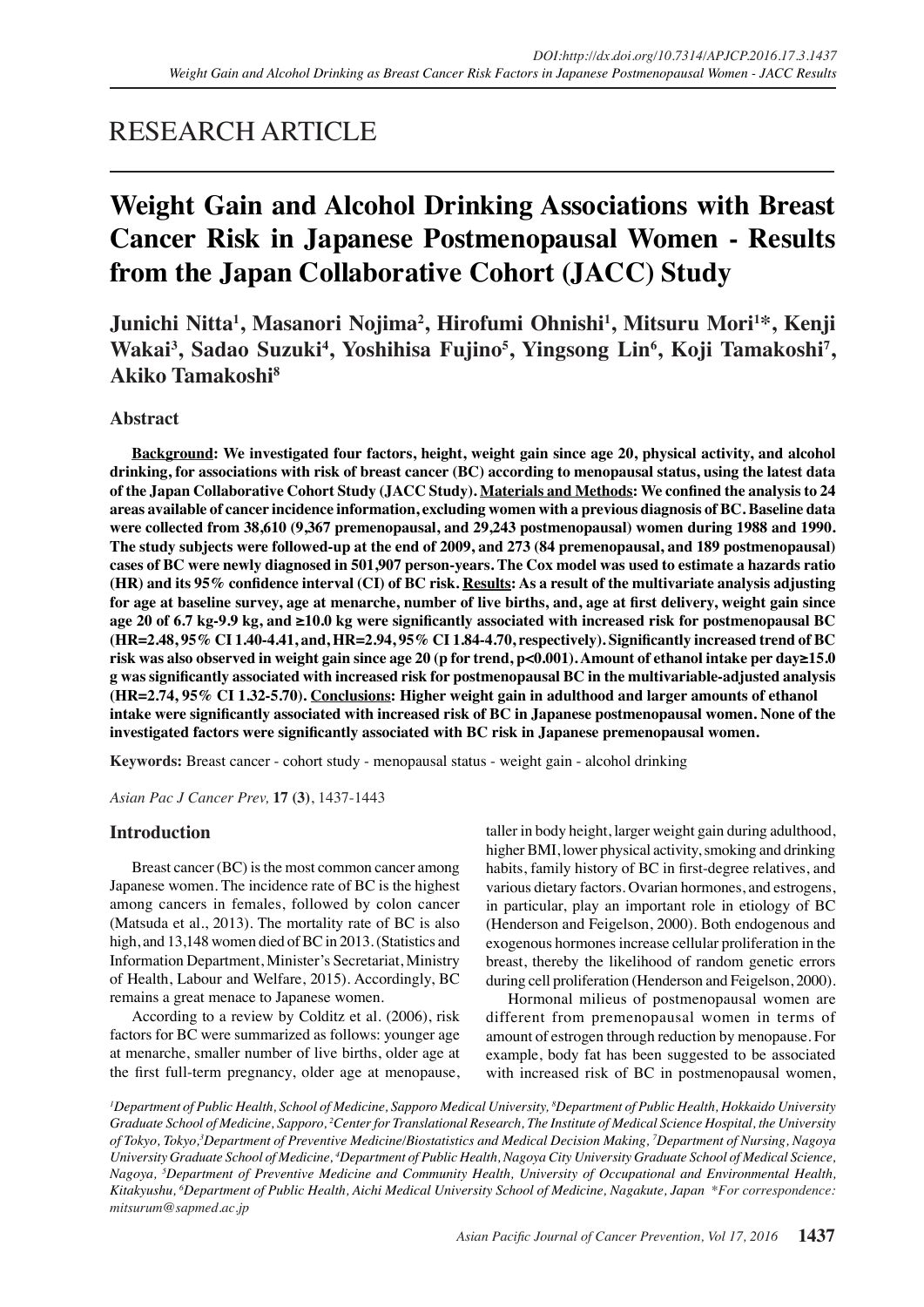#### *Junichi Nitta et al*

but, in contrast, has been suggested to be associated with decreased risk of BC in premenopausal women (World Cancer Research Fund/ American Institute for Cancer Research, 2007). Hastert et al. (2013) examined six prevention recommendations such as body fatness, physical activity, energy density in foods, plant foods, red meat, and alcohol, for postmenopausal BC, according to the report by the World Cancer Research Fund and the American Institute for Cancer Research (2007). They concluded that adherence to recommendations, especially two recommendations for body fat and alcohol, could substantially reduce postmenopausal BC risk in U.S. women (Hastert et al. 2013).

In order to examine some of the above-mentioned recommendations in Japanese women, we conducted a cohort study on association of body height, weight gain since age 20, physical activity, and ethanol intake with BC risk according to menopausal status, using the latest data of the Japan Collaborative Cohort (JACC) study.

#### **Materials and Methods**

Details of the study subjects have been described elsewhere (Tamakoshi et al., 2013). Briefly, the baseline data of the JACC Study were collected from 1988 to 1990, and 110,585 individuals (46,395 men and 64,190 women) aged 40 to 79 years in 45 study areas throughout Japan participated in the study. The follow-up survey for cancer mortality was conducted from the baseline, and finalized at the end of the 2009 year (Tamakoshi et al., 2013). In 24 of the 45 study areas, data on cancer incidence, such as date of diagnosis and primary site, were also collected simultaneously through population-based cancer registries or by reviewing the records of local major hospitals. We confined the analysis to these 24 areas available of cancer incidence information, excluding data of all the male subjects and women with previous diagnosis of BC.

Thus, data from the 38,610 (9,367 premenopausal, and 29,243 postmenopausal) women were used for analysis, and 273 (84 premenopausal, and 189 postmenopausal) cases of BC were newly diagnosed in 501,907 personyears. Because a part of the study areas discontinued the follow-up survey regarding cancer before 2009, the mean and median follow-up period of the incidence survey was 13.0 and 13.3 years, respectively, which were shorter than those of the mortality survey.

Among the variables in the baseline data, four explanatory variables, body height, weight gain since age 20, physical activity, and amount of ethanol intake per day, were selected for risk assessment for BC by menopausal status. Categorization of body height was referred to in two previous case-control studies of BC for Japanese women (Hirose et al., 2001; Kawai et al., 2013). Weight gain since age 20 was calculated as weight at baseline survey minus weight at age 20, and categorized referring to an article by Suzuki et al. (2013).

Physical activity was categorized referring to an article by Suzuki et al. (2008). Namely, the most physically active women were defined as those whose time spent exercising per week was longer than or equal to one hour, and time spent walking per day was longer than or equal

to one hour. Excluding the most physically active women, physically active women who exercised was defined as those whose time spent per week doing physical exercise was longer than or equal to one hour, and physically active women who walked was defined as those whose time spent walking per day was longer than or equal to one hour. Residual subjects were categorized as inactive women (Suzuki et al., 2008).

Amount of ethanol intake per day was defined as total amount per opportunity multiplied by frequency of consumption in a week, divided by seven, and then categorized referring to an article by Lin et al. (2005). If information of the subjects' menopausal status was missing in the administrated questionnaire, and if her age at baseline survey was 55 years or older, she was designated as a postmenopausal women.

The Cox proportional hazards regression model (the Cox model) was used to estimate hazards ratio (HR) and its 95% confidence interval (CI) of the explanatory variables for BC risk. For multivariable-adjusted analysis with the Cox model, age at the baseline survey (continuous variable), age at menarche (categorical variable), number of live births (categorical variable), and age at the first delivery (categorical variable), were involved in the model as potentially confounding factors. All statistical analyses were performed with EZR (Saitama Medical Center, Jichi Medical University, Saitama, Japan), which is a graphical user interface for R (The R Foundation for Statistical Computing, Vienna, Austria), and is a modified version of an R commander designed to add statistical functions frequently used in biostatistics (Kanda, 2013). Significance level was set up to a level of 5%. This study was approved by the Ethics Boards at Hokkaido University Graduate School of Medicine, and Sapporo Medical University.

#### **Results**

Table 1 shows baseline characteristics of premenopausal and postmenopausal women in the JACC Study. Information of the four selected explanatory variables, body height, weight gain since age 20, physical activity, and amount of ethanol intake per day, and the four chosen potential confounding factors in the multivariable-adjusted analysis, age at baseline survey, age at menarche, number of live births, and age at the first delivery, were included in Table 1 by menopausal status.

Table 2 shows the results from the age-adjusted and the multivariable-adjusted analyses with the Cox model in premenopausal women. Amount of ethanol intake per day ≥15.0 g was significantly associated with increased risk of BC in the age-adjusted analysis (HR=2.38, 95% CI 1.02-5.45), however, a significant association was not observed in the multivariable-adjusted analysis (HR=2.30, 95% CI 0.97-5.45). A significant trend of BC risk was not observed in amount of ethanol intake per day in neither the age-adjusted analysis ( $p$  for trend,  $p=0.101$ ), nor in the multivariable-adjusted analysis ( $p$  for trend,  $p=0.162$ ). Although the most physically active lifestyle was shown as about 40% reduction of BC risk in premenopausal women, it was not significant (multivariable-adjusted,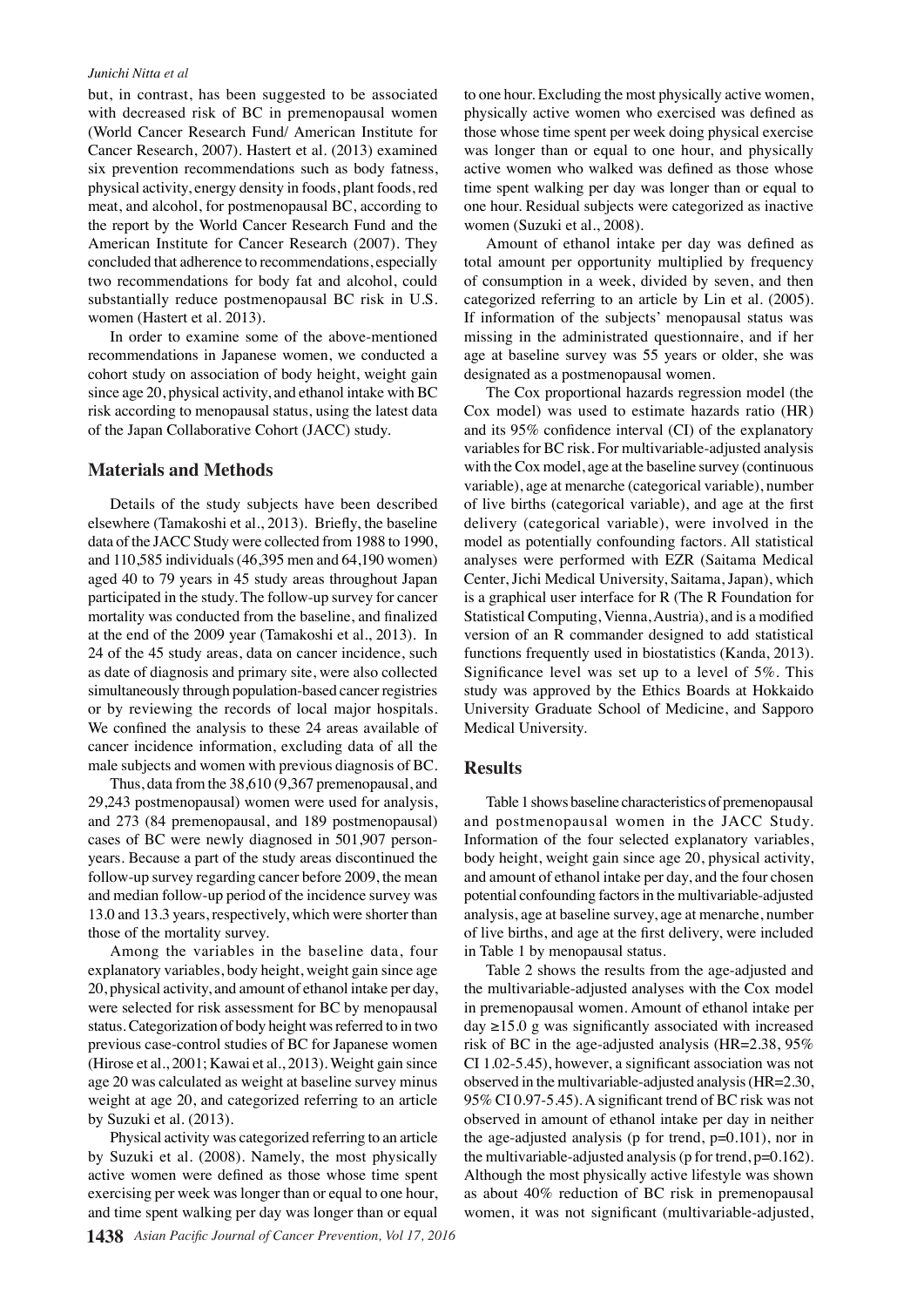#### *Weight Gain and Alcohol Drinking as Breast Cancer Risk Factors in Japanese Postmenopausal Women - JACC Results* **Table 1. Baseline Characteristics of Premenopausal and Postmenopausal Women in the JACC Study**

| Variables                                          | Premenopausal women | Postmenopausal women |
|----------------------------------------------------|---------------------|----------------------|
| Number of individuals                              | 9.367               | 29.243               |
| Age at baseline survey, mean (SD), in year         | 45.5(3.8)           | 62.4(7.8)            |
| Body height, mean(SD), in cm                       | 153.6(51.7)         | 150.2(59.3)          |
| Body weight at age 20, mean (SD), in kg            | 49.7(59.3)          | 49.7(65.3)           |
| Body weight, mean (SD), in kg                      | 53.8 (72.7)         | 51.6 (78.9)          |
| Weight gain since age $20\geq 10g$ (%)             | 20.9                | 19.3                 |
| Most physically active $\S$ (%)                    | 11.4                | 14.1                 |
| Amount of ethanol intake per day $\geq 15.0$ g (%) | 4.1                 | 2.6                  |
| Age at menarche, mean (SD), in year                | 14.0(1.5)           | 15.3(1.8)            |
| Age at menopause mean (SD), in year                | #                   | 48.7(4.7)            |
| Number of live births, mean (SD)                   | 2.3(0.9)            | 2.8(1.4)             |
| Age at the first delivery, mean (SD), in year      | 25.2(3.1)           | 25.0(3.1)            |

SD: Standard deviation #: Not applicable; \$: The most physically active lifestyle was defined as those for whom time spent on physical exercise per week was longer than or equal to one hour, and time spent walking per day was longer than or equal to one hour

#### **Table 2. Hazard ratios (HRs) and their 95% confidence intervals (CIs) of the four variables for premenopausal breast cancer risk by age-adjusted and multivariable-adjusted analysis with the Cox model.**

|                                 | Contents                       | Number                 | Person-<br>years | <b>Breast</b><br>cancer | Incidence<br>rate# | Age-adjusted |               |                         | Multivariable-adjusted & |                |                       |  |
|---------------------------------|--------------------------------|------------------------|------------------|-------------------------|--------------------|--------------|---------------|-------------------------|--------------------------|----------------|-----------------------|--|
| Variables                       |                                | $\sigma$ f<br>subjects |                  |                         |                    | <b>HR</b>    | 95% CI        | $\overline{P}$<br>value | HR&                      | 95% CI         | $\mathbf{P}$<br>value |  |
| Body height                     | $<$ 149.0cm                    | 1.394                  | 20,098           | 13                      | 6.5                | 1.00         |               |                         | 1.00                     |                |                       |  |
|                                 | 149.0-<br>152.9cm              | 2,467                  | 36,528           | $20\,$                  | 5.5                | 0.84         | $0.42 - 1.70$ | 0.633                   | 0.94                     | 0.37-2.36      | 0.895                 |  |
|                                 | 153.0-<br>156.9cm              | 2,783                  | 41,111           | 25                      | 6.1                | 0.93         | $0.48 - 1.83$ | 0.842                   | 1.44                     | $0.61 - 3.36$  | 0.405                 |  |
|                                 | $\geq$ 157.0cm                 | 2,535                  | 38,172           | 26                      | 6.8                | 1.03         | $0.53 - 2.03$ | 0.917                   | 1.16                     | 0.48-2.80      | 0.748                 |  |
|                                 | Total                          | 9.179                  | 135,909          | 84                      | 6.2                |              | P for trend   | 0.724                   |                          | P for<br>trend | 0.476                 |  |
|                                 | $<$ 3.3 $kg$                   | 3,881                  | 58,824           | 35                      | 5.9                | 1.00         |               |                         | 1.00                     |                |                       |  |
|                                 | 3.3-6.6kg                      | 1,542                  | 23,421           | 11                      | 4.7                | 0.80         | $0.40 - 1.56$ | 0.506                   | 0.89                     | $0.42 - 1.89$  | 0.753                 |  |
| Weight gain                     | 6.7-9.9kg                      | 1,098                  | 16,169           | 13                      | 8.0                | 1.36         | $0.72 - 2.57$ | 0.348                   | 1.27                     | 0.59-2.70      | 0.543                 |  |
| since age 20                    | $\geq 10.0$ kg                 | 1,727                  | 25,083           | 22                      | 8.8                | 1.48         | $0.87 - 2.53$ | 0.149                   | 1.46                     | 0.78-2.73      | 0.643                 |  |
|                                 | Total                          | 8,248                  | 123,497          | 81                      | 6.6                |              | P for trend   | 0.109                   |                          | P for<br>trend | 0.221                 |  |
|                                 | Inactive                       | 3,236                  | 46,280           | 30                      | 6.5                | 1.00         |               |                         | 1.00                     |                |                       |  |
| Physical<br>activity            | Active with<br>exercising      | 840                    | 12,014           | 12                      | 10.0               | 1.54         | 0.79-3.01     | 0.207                   | 1.63                     | 0.78-3.43      | 0.197                 |  |
|                                 | Active with<br>walking         | 2,991                  | 45,085           | 26                      | 5.8                | 0.90         | $0.53 - 1.52$ | 0.685                   | 1.15                     | $0.64 - 2.04$  | 0.643                 |  |
|                                 | Most<br>physically<br>active\$ | 913                    | 13,679           | 5                       | 3.7                | 0.57         | $0.22 - 1.46$ | 0.238                   | 0.60                     | $0.21 - 1.74$  | 0.348                 |  |
|                                 | Total                          | 7,980                  | 117,058          | 73                      | 6.2                |              | P for trend   | 0.282                   |                          | P for<br>trend | 0.731                 |  |
|                                 | 0.0 <sub>g</sub>               | 6,372                  | 94,181           | 49                      | 5.2                | 1.00         |               |                         | 1.00                     |                |                       |  |
| Amount                          | $0.1 - 4.9g$                   | 723                    | 10,418           | 10                      | 9.6                | 1.81         | 0.92-3.58     | 0.086                   | 1.77                     | 0.86-3.64      | 0.122                 |  |
| of ethano<br>intakel per<br>day | $5.0 - 14.9g$                  | 697                    | 10,436           | 5                       | 4.8                | 0.92         | 0.37-2.32     | 0.866                   | 0.84                     | $0.30 - 2.34$  | 0.732                 |  |
|                                 | $\geq 15.0g$                   | 334                    | 4,877            | 6                       | 12.3               | 2.38         | 1.02-5.45     | 0.046                   | 2.30                     | 0.97-5.45      | 0.060                 |  |
|                                 | Total                          | 8,126                  | 119,912          | 70                      | 5.8                |              | P for trend   | 0.101                   |                          | P for<br>trend | 0.162                 |  |

#: Incidence rate per 10,000 person-years; \$: See Table 1; &: For the multivariable-adjusted analysis, four variables in Table 2 were involved in the model as categorical variables, in addition to age at the baseline survey (continuous variable), age at menarche (categorical variable), number of live births (categorical variable), and age at the first delivery (categorical variable)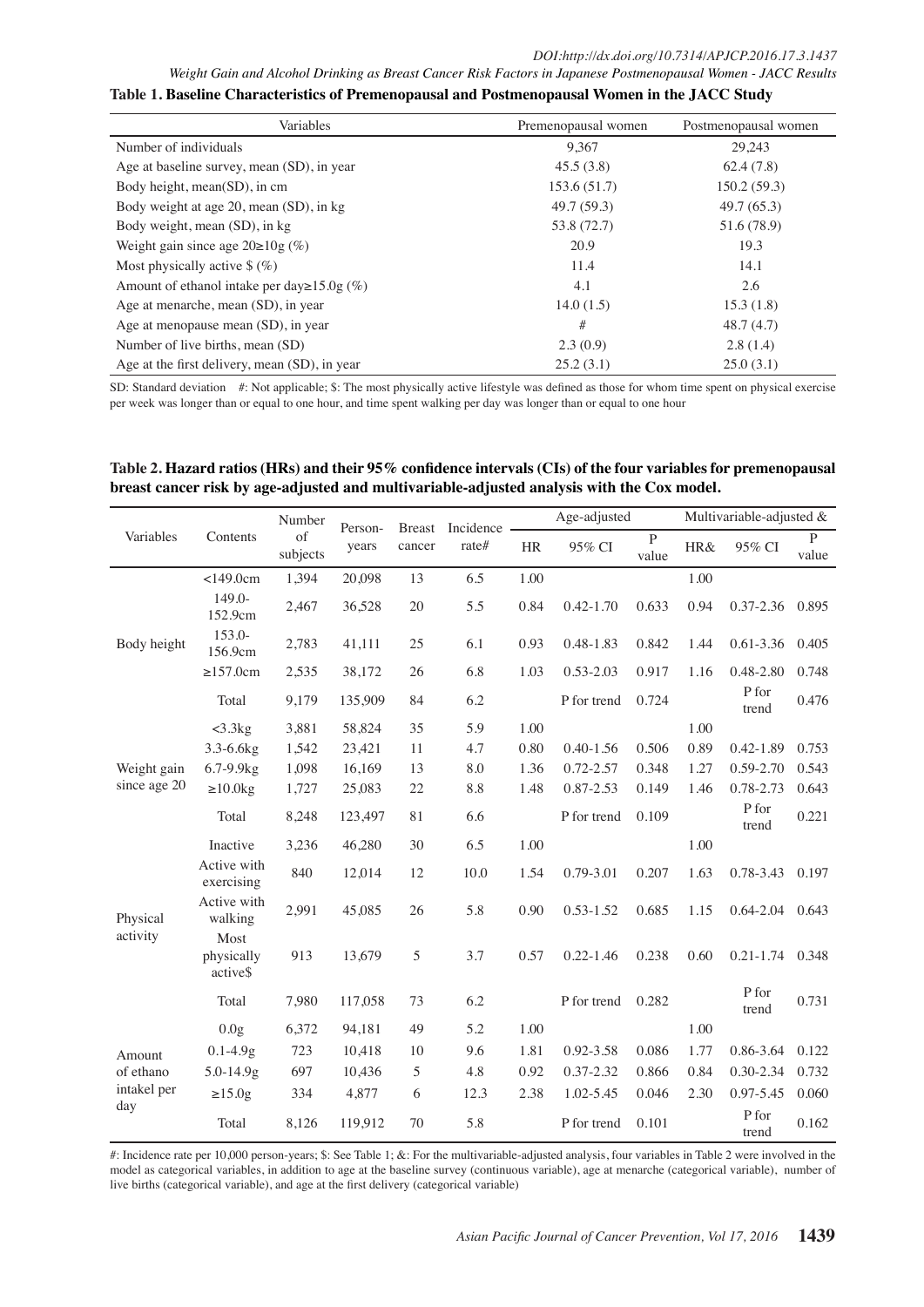#### *Junichi Nitta et al*

| Variables                                 | Contents                        | Number<br>of<br>subjects | Person-<br>years | <b>Breast</b><br>cancer | Incidence.<br>rate# | Age-adjusted |                |         | Multivariable-adjusted |                |         |
|-------------------------------------------|---------------------------------|--------------------------|------------------|-------------------------|---------------------|--------------|----------------|---------|------------------------|----------------|---------|
|                                           |                                 |                          |                  |                         |                     | HR           | 95%CI          | P value | HR                     | 95%CI          | P value |
| Body height                               | $<$ 149.0cm                     | 10,139                   | 126,994          | 56                      | 4.4                 | 1.00         |                |         | 1.00                   |                |         |
|                                           | 149.0-<br>152.9cm               | 8,224                    | 102,565          | 44                      | 4.3                 | 0.96         | $0.65 - 1.43$  | 0.847   | 1.13                   | $0.67 - 1.91$  | 0.655   |
|                                           | 153.0-<br>156.9cm               | 5,652                    | 70,765           | 49                      | 6.9                 | 1.54         | 1.04-2.28      | 0.032   | 1.27                   | $0.74 - 2.20$  | 0.385   |
|                                           | $\geq$ 157.0cm                  | 3,411                    | 41,719           | 31                      | 7.4                 | 1.64         | 1.04-2.58      | 0.032   | 1.51                   | 0.83-2.74      | 0.181   |
|                                           | Total                           | 27,426                   | 342,043          | 180                     | 5.3                 |              | P for<br>trend | 0.007   |                        | P for<br>trend | 0.165   |
| Weight gain                               | $<$ 3.3 $kg$                    | 12,113                   | 153,494          | 52                      | 3.4                 | 1.00         |                |         | 1.00                   |                |         |
|                                           | 3.3-6.6kg                       | 3,244                    | 42,156           | 22                      | 5.2                 | 1.53         | 0.93-2.53      | 0.096   | 1.45                   | 0.78-2.70      | 0.246   |
|                                           | 6.7-9.9kg                       | 2,333                    | 29,560           | 27                      | 9.1                 | 2.67         | 1.67-4.26      | < 0.001 | 2.48                   | 1.40-4.41      | 0.002   |
| since age 20                              | $\geq 10.0$ kg                  | 4,220                    | 52,912           | 52                      | 9.8                 | 2.88         | 1.96-4.24      | < 0.001 | 2.94                   | 1.84-4.70      | < 0.001 |
|                                           | Total                           | 21,910                   | 278,122          | 153                     | 5.5                 |              | P for<br>trend | < 0.001 |                        | P for<br>trend | < 0.001 |
|                                           | Inactive                        | 8,700                    | 99,519           | 68                      | 6.8                 | 1.00         |                |         | 1.00                   |                |         |
| Physical<br>activity                      | Active<br>with<br>exercising    | 2,597                    | 30,443           | 22                      | 7.2                 | 1.08         | $0.67 - 1.75$  | 0.745   | 1.15                   | $0.65 - 2.04$  | 0.635   |
|                                           | Active<br>with<br>walking       | 7,867                    | 100,728          | 44                      | 4.4                 | 0.64         | 0.43-0.94      | 0.021   | 0.79                   | $0.50 - 1.23$  | 0.291   |
|                                           | Most<br>physically<br>active \$ | 3,154                    | 39,337           | 13                      | 3.3                 | 0.50         | 0.28-0.91      | 0.024   | 0.53                   | $0.26 - 1.10$  | 0.087   |
|                                           | Total                           | 22,318                   | 270,027          | 147                     | 5.4                 |              | P for<br>trend | 0.003   |                        | P for<br>trend | 0.067   |
| Amount<br>of ethanol<br>intake per<br>day | 0.0g                            | 21,123                   | 270,090          | 131                     | 4.9                 | 1.00         |                |         | 1.00                   |                |         |
|                                           | $0.1 - 4.9g$                    | 1,650                    | 19,616           | 13                      | 6.6                 | 1.35         | 0.76-2.39      | 0.309   | 1.25                   | $0.64 - 2.41$  | 0.515   |
|                                           | $5.0 - 14.9g$                   | 1,411                    | 15,890           | $\tau$                  | 4.4                 | 0.89         | $0.42 - 1.91$  | 0.771   | 0.49                   | $0.15 - 1.56$  | 0.227   |
|                                           | $\geq 15.0g$                    | 633                      | 6,697            | $\mathbf{9}$            | 13.4                | 2.72         | 1.38-5.36      | 0.004   | 2.74                   | 1.32-5.70      | 0.007   |
|                                           | Total                           | 24,817                   | 312,293          | 160                     | 5.1                 |              | P for<br>trend | 0.041   |                        | P for<br>trend | 0.174   |

| Table 3. Hazard Ratios (HRs) and their 95% Confidence intervals (CIs) of the four Variables for Postmenopausal |  |
|----------------------------------------------------------------------------------------------------------------|--|
| Breast Cancer Risk by Age-adjusted and Multivariable-adjusted & Analysis with the Cox Model                    |  |

#: Incidence rate per 10,000 person-years; \$: See Table 1; &: For the multivariable-adjusted analysis, four variables in Table 3 were involved in the model as categorical variables, in addition to age at the baseline survey (continuous variable), age at menarche (categorical variable), number of live births (categorical variable), and age at the first delivery (categorical variable)

HR=0.60, 95% CI 0.21-1.74). None of the other variables were associated with risk of BC in premenopausal women, either.

Table 3 shows the results from the age-adjusted and the multivariable-adjusted analyses with the Cox model in postmenopausal women. Body height of 153.0 cm-156.9 cm, and ≥157.0 cm was significantly associated with increased risk of BC in the age-adjusted analysis (HR=1.54, 95% CI 1.04-2.28, and HR=1.64, 95% CI 1.04-2.58, respectively), and significantly increased trend of BC risk was also observed in body height in the age-adjusted analysis (p for trend, p=0.007). However, the multivariable-adjusted analysis revealed that body height was not significantly associated with risk of BC (p for trend,  $p=0.165$ ).

Weight gain since age 20 of 6.7 kg-9.9 kg, and  $\geq 10.0$ kg were significantly associated with increased risk of BC, even in the multivariable-adjusted analysis (HR=2.48, 95% CI 1.40-4.41, and HR=2.94, 95% CI 1.84-4.70, respectively). Significantly increased trend of BC risk was also observed in weight gain since age 20, even in the multivariable-adjusted analysis (p for trend,  $p<0.001$ ).

Being physically active by walking and being the most physically active was significantly associated with reduced risk of BC in the age-adjusted analysis (HR=0.64, 95% CI 0.43-0.94, and HR=0.50, 95% CI 0.28-0.91, respectively), and significantly decreased trend of BC risk was also observed in physical activity level in the age-adjusted analysis (p for trend, p=0.003). However, the multivariable-adjusted analysis showed that being the most physically active was not significantly associated with reduced risk of BC (HR=0.53, 95% CI 0.26-1.10), and a significant trend was not observed in the physical activity level (p=0.067).

Amount of ethanol intake per day  $\geq 15.0$  g was significantly associated with increased risk of BC, even in the multivariable-adjusted analysis (HR=2.74, 95% CI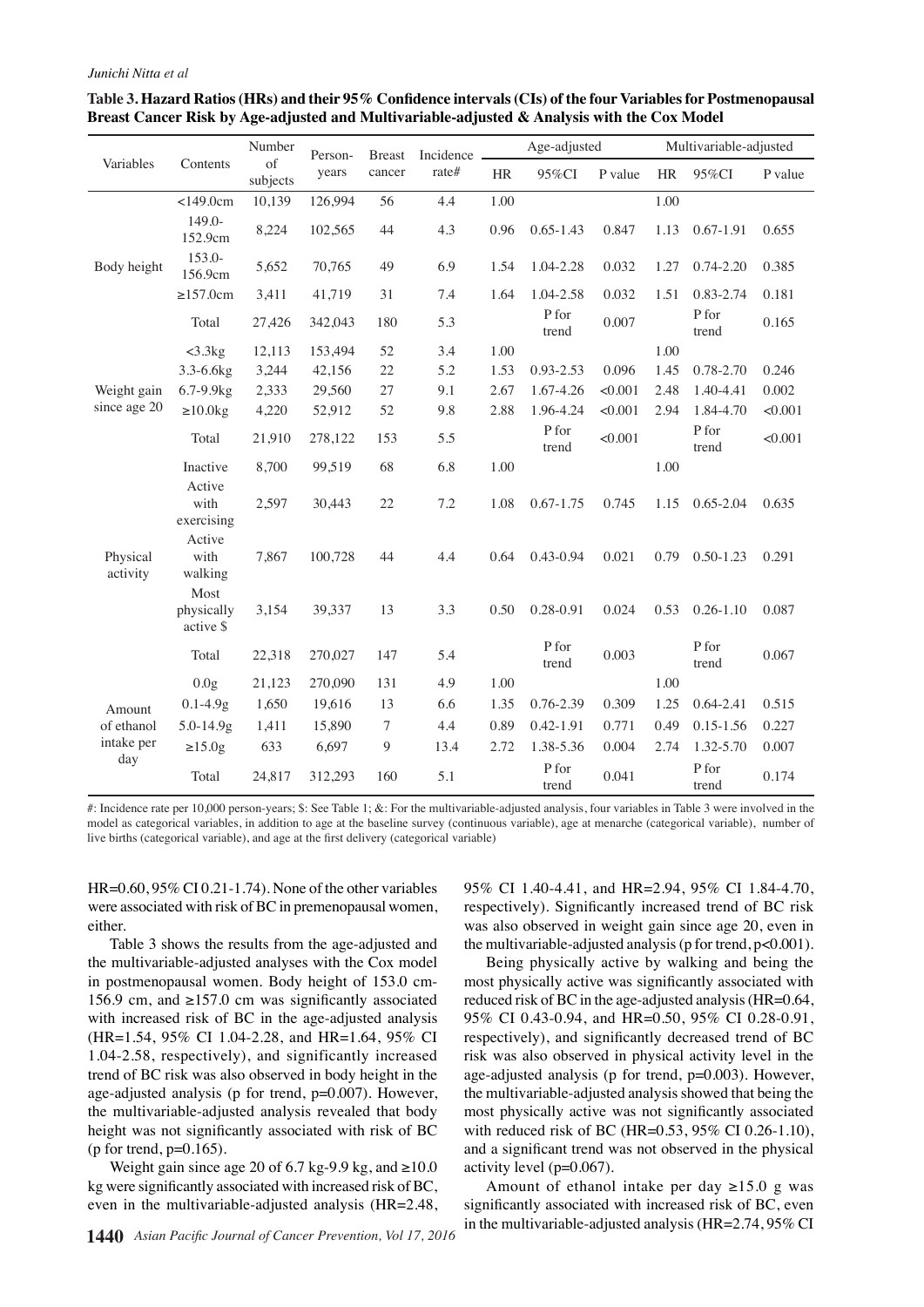1.32-5.70), although an increased trend of BC risk was not observed in amount of ethanol intake per day in the multivariable-adjusted analysis ( $p$  for trend,  $p=0.174$ ).

## **Discussion**

We investigated the four risk factors of BC by menopausal status, using the latest data from the JACC Study. Firstly, body height had never been assessed with regard to risk of BC in the JACC Study, and we found that taller body height was not associated with increased risk of BC if multivariable adjustment was performed. Secondly, consistent with the previous report from the JACC Study (Suzuki et al., 2013), higher weight gain since age 20 was significantly associated with increased risk of BC only in postmenopausal women. Thirdly, inconsistent with the previous report from JACC Study (Suzuki et al., 2008), level of physical activity was not associated with risk of BC, although some risk reduction was noted in a higher level of physical activity. Fourthly, ethanol intake had never been shown as being related to BC risk by menopausal status in the JACC Study, and we found that ethanol intake per day≥15g was associated with increased risk of BC in postmenopausal women. It is thought that similar results for Japanese women were noted compared with those for U. S. women reported by Hastert et al. (2013), because they showed that adherence to two recommendations for body fat and alcohol intake was significantly associated with decreased risk for postmenopausal BC.

As stated by Vrieling et al (2010), weight gain is thought to be a better measure to assess adiposity and its metabolic consequences than BMI, and this is the reason why we chose it for analysis. According to a review (World Cancer Research Fund/ American Institute for Cancer Research, 2007), there is a substantial amount of epidemiological evidence showing an inverse relationship between greater body fat and risk of premenopausal BC, especially, among women in western countries. However, Emaus et al. (2014) recently reported from a pooled analysis of European cohort studies that a positive relationship between weight gain in adulthood and risk of BC was observed in women before or at age 50. Furthermore, pooled analysis in Japanese cohort studies (Wada et al., 2014) revealed that higher BMI was significantly associated with increased risk of BC, not only in postmenopausal women, but also, in premenopausal women. Our findings on positive, but, insignificant association of weight gain since age 20 with risk of premenopausal BC have indicated that body fat is not inversely associated with BC risk in Japanese premenopausal women.

According to a meta-analysis by Vrieling et al. (2010), the association between adult weight gain and postmenopausal BC risk was stronger for estrogenreceptor positive BC than the other type. Their findings suggested that higher weight gain in adulthood may increase risk of BC via elevated estrogen exposure. Another possible mechanism is, as indicated from the results of the prospective study conducted by Muti et al. (2002), increased levels of insulin-like growth factor (IGF)-Ⅰ which is observed in high weight-gain women.

High alcohol consumption has been reported to increase risk of BC in premenopausal (Petri et al., 2004; Suzuki et al., 2009) and postmenopausal women (Petri et al., 2004; Tjonneland et al., 2004; Suzuki et al., 2009). Suzuki et al. (2009) reported from the results of another cohort study in Japan called the JPHC Study that the relationship between alcohol consumption and risk of BC was found not only in premenopausal women, but also in postmenopausal women. Petri et al. (2004) reported that a large intake of alcohol was associated with increased risk both in premenopausal women and postmenopausal women older than 70 years. Tjonneland et al. (2004) showed that alcohol intake in the fifties increased risk of postmenopausal BC.

Although a U-shaped relationship of ethanol intake with BC risk was observed in postmenopausal women of our study, there are few reports which have suggested the U-shaped relationship, to our knowledge. Therefore, more evidence would be necessary to substantiate the U-shaped relationship, if any. According to a review of the mechanism of alcohol mediated mammary carcinogenesis by Seitz et al. (2012) alcohol increased estrogen levels, and estrogen may exert its carcinogenetic effect on breast tissue either via the estrogen receptor or directly. Other mechanisms may include acetaldehyde, oxidative stress, and epigenetic changes caused by alcohol consumption (Seitz et al., 2012).

Several cohort studies indicated that taller body height was associated with increased risk of BC in premenopausal (Kabat et al., 2013) and postmenopausal (Iwasaki et al., 2007; Fagherazzi et al., 2012; Kabat et al., 2013; Stenndof et al., 2013) women, even if potential confounding factors were adjusted. Unlike these studies, we found that taller body height was not associated with risk of BC in the multivariable-adjusted analysis. There are at least two case-control studies of body height for BC risk in Japanese women (Hirose et al., 2001; Kawai et al., 2013), and one study showed a significant positive association only in postmenopausal women (Hirose et al., 2001), but, another study did not show the association either in premenopausal or in postmenopausal women (Kawai et al., 2013). Further study is necessary to clarify the association between body height and BC risk in Japanese women.

A higher level of physical activity has been reported to reduce risk of BC in premenopausal (Maruti et al., 2008) and postmenopausal women (Maruti et al., 2008; Peters et al., 2009) even if potential confounding factors were adjusted. The mechanism of the inverse relationship between physical activity level and BC risk has been explained by lower endogenous estradiol concentration in women with higher regular physical activity levels (Chan et al., 2007). However, our study did not suggest a significant inverse association of higher physical activity with BC risk. Since level of physical activity was defined using only two items in the questionnaire in our study, a more precise definition might have induced a validating result of the association between physical activity and BC risk.

Some limitations in this study should be considered for interpreting our results. First, because we collected information about menopausal status at the baseline survey,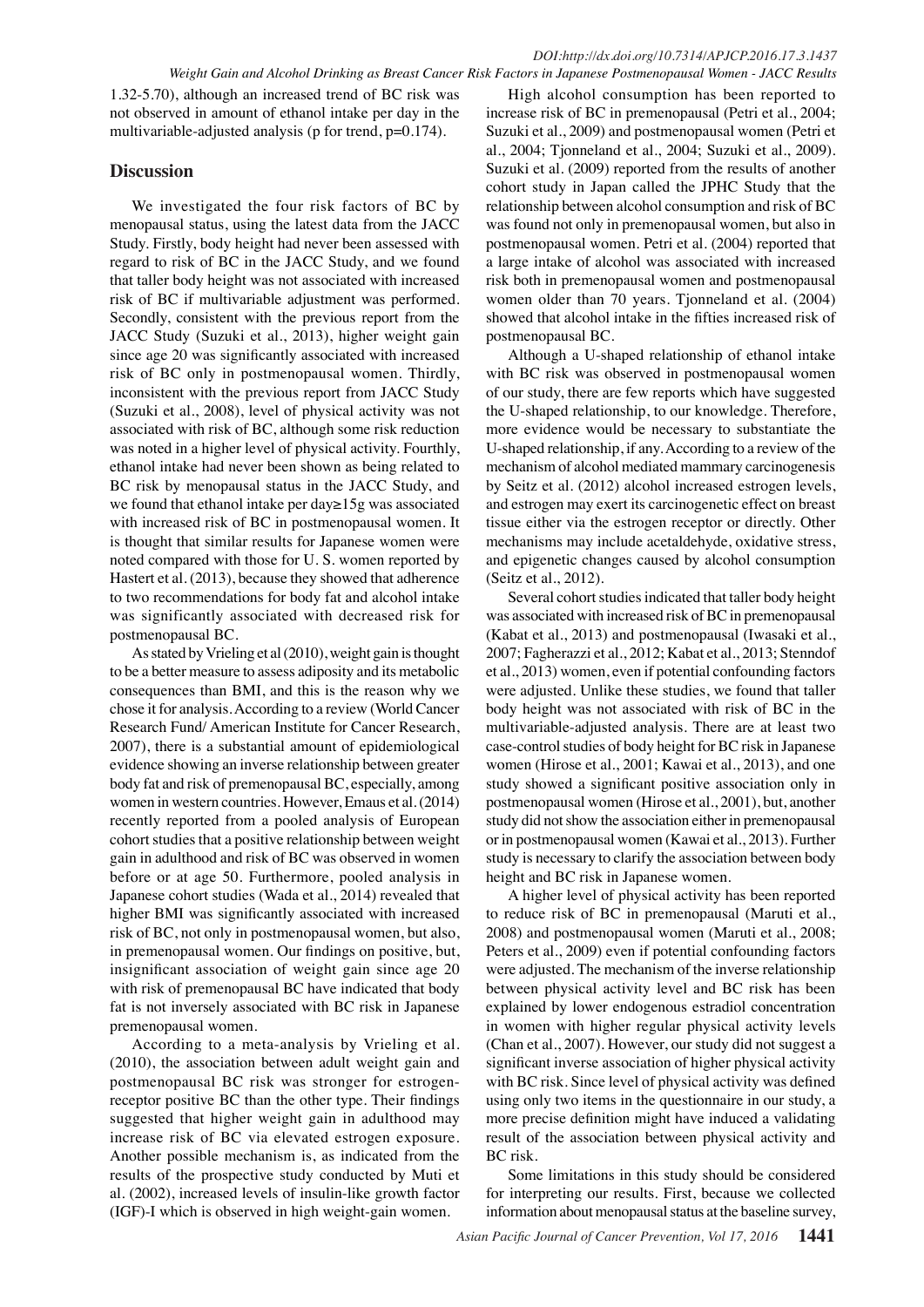#### *Junichi Nitta et al*

but, not at BC onset, the possibility of misclassification of menopausal status at BC onset should be considered. Second, our data analyses relied on self-reported information at baseline, and that information was not updated during follow-up. However, Zhu et al. (2002) reported high short-term and long-term reliability for 440 participants who were selected from the JACC Study. Third, the cohort population of the JACC Study was not established by random sampling. However, it was shown that they were similar to the Japanese general population in light of several demographic and lifestyle features (Ohno et al., 2001).

In conclusion, higher weight gain in adulthood, and higher ethanol intake were significantly associated with increased risk of BC in Japanese postmenopausal women. None of the investigated factors were significantly associated with BC risk in Japanese premenopausal women. Further study is required to provide valid recommendations for preventing BC in Japanese premenopausal and postmenopausal women.

Members of the JACC Study Group: The present members of the JACC Study Group who co-authored this paper are: Dr. Akiko Tamakoshi (present chairperson of the study group), Hokkaido University Graduate School of Medicine, Dr. Mitsuru Mori, Sapporo Medical University School of Medicine, Dr. Yoshihiro Kaneko, Akita University Graduate School of Medicine, Dr. Ichiro Tsuji, Tohoku University Graduate School of Medicine, Dr. Yosikazu Nakamura, Jichi Medical School, Dr. Hiroyasu Iso, Osaka University School of Medicine, Dr, Kazumasa Yamagishi, Faculty of Medicine, University of Tsukuba, Dr. Haruo Mikami, Chiba Cancer Center, Dr. Michiko Kurosawa, Juntendo University School of Medicine

Dr. Yoshiharu Hoshiyama, Yokohama Soei University, Dr. Naohito Tanabe, University of Niigata Prefecture, Dr. Koji Tamakoshi, Nagoya University Graduate School of Health Science, Dr. Kenji Wakai, Nagoya University Graduate School of Medicine, Dr. Shinkan Tokudome, National Institute of Health and Nutrition, Dr. Koji Suzuki, Fujita Health University School of Health Sciences, Drs. Shuji Hashimoto and Hiroshi Yatsuya, Fujita Health University School of Medicine, Dr. Shogo Kikuchi, Aichi Medical University School of Medicine, Dr. Yasuhiko Wada, Faculty of Nutrition, University of Kochi, Dr. Takashi Kawamura, Kyoto University Health Service, Dr. Yoshiyuki Watanabe, Kyoto Prefectural University of Medicine Graduate School of Medical Science, Dr. Kotaro Ozasa, Radiation Effects Research Foundation, Dr. Kazuya Mikami, Kyoto Prefectural University of Medicine Graduate School of Medical Science, Dr. Chigusa Date, School of Human Science and Environment, University of Hyogo, Dr. Kiyomi Sakata, Iwate Medical University, Dr. Yoichi Kurozawa, Tottori University Faculty of Medicine, Drs. Takesumi Yoshimura and Yoshihisa Fujino, University of Occupational and Environmental Health, Dr. Akira Shibata, Kurume University, Dr. Naoyuki Okamoto, Kanagawa Cancer Center, and Dr. Hideo Shio, Long-Term Care Health Facility Caretown Minamikusatsu, Shiga.

#### **Acknowledgements**

Epidemiology, for their encouragement and support during **75.0** Priority Area 'Cancer', and to Dr. Kazao Tajima, Aichi00.0 We wish to express our sincere thanks to Drs. Kunio Aoki and Yoshiyuki Ohno, Professors Emeritus of the Nagoya University School of Medicine and former chairpersons of the JACC Study. We are also greatly indebted to Dr. Haruo Sugano, former Director of the Cancer Institute, Tokyo, who contributed greatly to the initiation of the JACC Study, to Dr. Tomoyuki Kitagawa, Director Emeritus of the Cancer Institute of the Japanese Foundation for Cancer Research and former project leader of the Grant-in-Aid for Scientific Research on Cancer Center and previous project leader of the Grantin Aid for Scientific Research on Priority Area of Cancer this study.

#### **References**

- women: the European prospective investigation into cancer-<br>norfolk population study *Cancer Epidemial Biomarker* Chan M-F, Dowsett M, Folkerd E, et al (2007) Usual physical activity and endogenous sex hormones in postmenopausal norfolk population study. *Cancer Epidemiol Biomarkers Prev*, **16**, 900-5.
- Colditz GA, Baer HJ, Tamimi RA (2006) 51. Breast Cancer. schottenfeld d, fraumeni jf eds. cancer epidemiology and prevention. third ed. oxford univ press, oxford, 995-1012.
- Emaus MJ, van Gills CH, Bakker MF, et al (2014). Weight change in middle adulthood and breast cancer risk in the EPIC-PANACEA study. *Int J Cancer*, **135**, 2887-99.
- Fagherazzi G, Viller A, Boutron-Ruault MC, et al (2012). Height, sitting height, and leg length in relation with breast cancer risk in the E3N Cohort. *Cancer Epidemiol Biomarkers Prev*, **21**, 1171-5.
- Hastert TA, Beresford SAA, Patterson RE, et al (2013). Adherence to WCRF/AICR cancer prevention recommendation and risk of postmenopausal breast cancer. *Cancer Epidemiol Biomarkers Prev*, **22**, 1498-1508.
- Henderson BE, Feigelson HS (2000). Hormonal carcinogenesis. *Carcinogenesis*, **21**, 427-33.
- Hirose K, Tajima K, Hamajima N, et al (2001). Association of family history and other risk factors with breast cancer risk among Japanese premenopausal and postmenopausal women. *Cancer Causes Control*, **12**, 349-58.
- Iwasaki M, Otani T, Inoue M, et al (2007). Body size and risk for breast cancer in relation to estrogen and progesterone receptor status in Japan. *Ann Epidemiol*, **17**, 304-12.
- Kabat GC, Heo M, Kamensky V, et al (2013). Adult height in relation to risk of cancer in a cohort of Canadian women. *Int J Cancer*, **132**, 1125-32.
- Kanda Y (2013). Investigation of the freely-available easy-touse software "EZR" (Easy R) for medical statistics. *Bone Marrow Transplant*, **48**, 452-8.
- Kawai M, Kakugawa Y, Nishino Y, et al (2013). Anthropometric factors, physical activity, and breast cancer risk in relation to hormone receptor and menopausal status in Japanese women: a case-control study. *Cancer Causes Control*, **24**, 1033-44.
- Lin Y, Kikuchi S, Tamakoshi K, et al (2005). Prospective study of alcohol consumption and breast cancer risk in Japanese women. *Int J Cancer*, **116**, 779-83.
- Matsuda A, Matsuda T, Shibata A, et al (2013). Cancer incidence and incidence rates in Japan in 2008: A Study of 25 population-based cancer registries for the Monitoring of Cancer Incidence in Japan (MCIJ) Project. *Jpn J Clin Oncol*, **44**, 388-96.

0 0

50.0 50.0